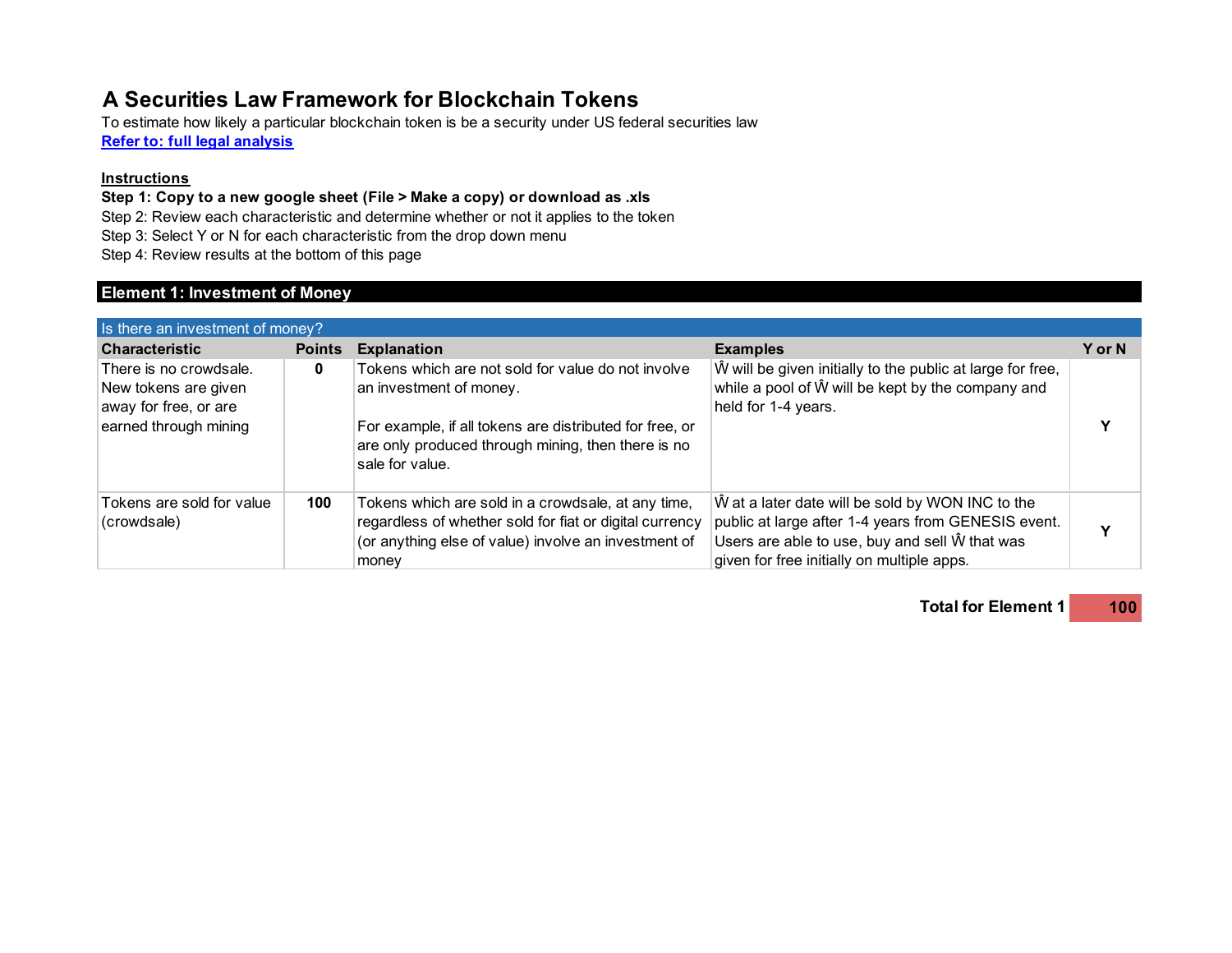## **Element 2: Common Enterprise**

| What is the timing of the sale?                  |               |                                                                                                                                                                                                                                                                                                                                                              |                                                                                                                                                                             |               |  |
|--------------------------------------------------|---------------|--------------------------------------------------------------------------------------------------------------------------------------------------------------------------------------------------------------------------------------------------------------------------------------------------------------------------------------------------------------|-----------------------------------------------------------------------------------------------------------------------------------------------------------------------------|---------------|--|
| <b>Characteristic</b>                            | <b>Points</b> | <b>Explanation</b>                                                                                                                                                                                                                                                                                                                                           | <b>Examples</b>                                                                                                                                                             | <b>Y</b> or N |  |
| Pre-deployment                                   | 70            | A sale of tokens before any code has been<br>deployed on a blockchain is more likely to result in a<br>common enterprise where the profits arise from the<br>efforts of others. This is because the buyers are<br>completely dependent on the actions of the<br>developers, and the buyers cannot actually<br>participate in the network until a later time. | WON INC will not do a pre-sale.                                                                                                                                             | N             |  |
| The protocol is operational<br>on a test network | 60            | If there is a functioning network there is less likely<br>there is to be a common enterprise where the profits<br>arisef rom the efforts of others. The closer the sale<br>is to launch of the network, the less likley there is to<br>be a common enterprise.                                                                                               | WON INC will ensure that it is a live network.                                                                                                                              | N             |  |
| Live network is operational                      | 50            | If the token is sold once there is an operational<br>network using the token, or sold immediately before<br>the network goes live, it is again less likely to result<br>in a common enterprise                                                                                                                                                               | W will be distributed via the GENESIS event free to<br>the public at large, which at the same time the<br>WON will be live and operational to use W within<br>applications. |               |  |

| What do token holders have to do in order to get economic benefits from the network?                                            |               |                                                                                                                                                                                                                                       |                                                                                                                                                                               |               |  |
|---------------------------------------------------------------------------------------------------------------------------------|---------------|---------------------------------------------------------------------------------------------------------------------------------------------------------------------------------------------------------------------------------------|-------------------------------------------------------------------------------------------------------------------------------------------------------------------------------|---------------|--|
| <b>Characteristic</b>                                                                                                           | <b>Points</b> | <b>Explanation</b>                                                                                                                                                                                                                    | <b>Examples</b>                                                                                                                                                               | <b>Y</b> or N |  |
| All token holders will<br>always receive the same<br>returns                                                                    | 25            | If returns are paid to all token holders equally (or in<br>proportion to their token holdings) regardless of any<br>action on the part of the token holder, then their<br>interests are more likely aligned in a common<br>enterprise | At GENESIS, W will be distributed to the public at<br>large for free, however the end user determines<br>based on their actions as to the return, if any at all.              | N             |  |
| There is a possibility of<br>varying returns between<br>token holders, based on<br>their participation or use of<br>the network | -20           | If token holders' returns depend on their own efforts,<br>and can vary depending on the amount of effort they<br>each put in, then there is less likely to be a common<br>enterprise                                                  | W will be able to be used on various applications<br>within the WON. W can be bought, sold and traded<br>between end users as they desire, or spend W<br>within applications. |               |  |

**Total for Element 2 30**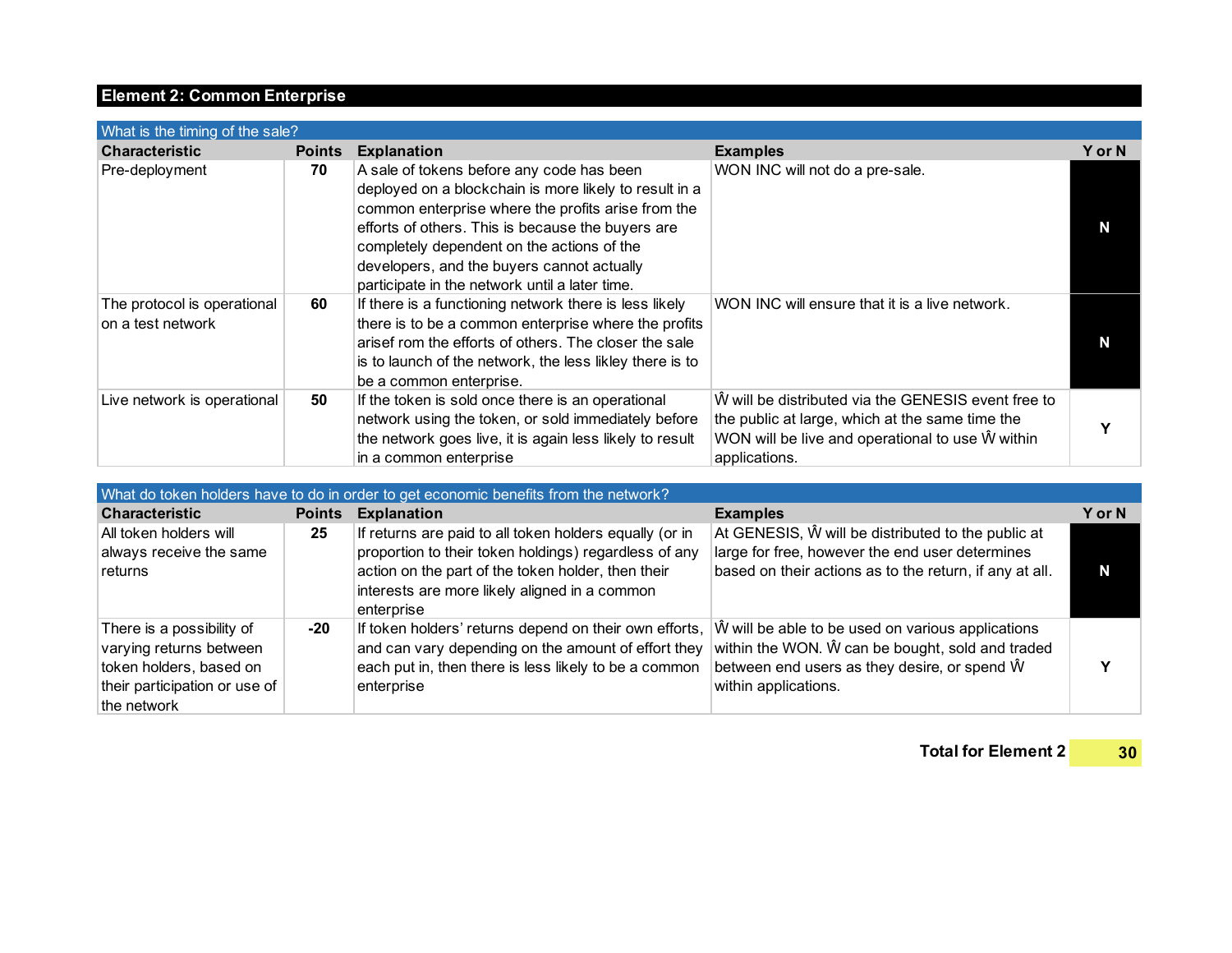## **Element 3: Expectation of Profit**

| What function does the token have?                                                       |               |                                                                                                                                                                                                                                                                                                                                 |                                                                                                                                                                                                                                |        |  |
|------------------------------------------------------------------------------------------|---------------|---------------------------------------------------------------------------------------------------------------------------------------------------------------------------------------------------------------------------------------------------------------------------------------------------------------------------------|--------------------------------------------------------------------------------------------------------------------------------------------------------------------------------------------------------------------------------|--------|--|
| <b>Characteristic</b>                                                                    | <b>Points</b> | <b>Explanation</b>                                                                                                                                                                                                                                                                                                              | <b>Examples</b>                                                                                                                                                                                                                | Y or N |  |
| Ownership or equity<br>interest in a legal entity,<br>including a general<br>partnership | 100           | Tokens which give, or purport to give, traditional<br>equity, debt or other investor rights are almost<br>certainly securities.                                                                                                                                                                                                 | At no time do holders of W have any ownership,<br>equity interest, entitlement to a share of<br>profits/losses, assets or liabilities. Holding W gives<br>the holder no entitlement as a creditor or lender, or                | N      |  |
| Entitlement to a share of<br>profits and/or losses, or<br>assets and/or liabilities      | 100           | If one or more of these characteristics apply, the<br>token is almost certainly a security,<br>notwithstanding the results of the other elements                                                                                                                                                                                | claim in bankruptcy as an equity interest holder or<br>creditor. There is no right at all for repayment of<br>purchase price or payment of interest as WON INC<br>has given away for free the intitial W pool to end<br>users. | N      |  |
| Gives holder status as a<br>creditor or lender                                           | 100           |                                                                                                                                                                                                                                                                                                                                 |                                                                                                                                                                                                                                | N      |  |
| A claim in bankruptcy as<br>equity interest holder or<br>creditor                        | 100           |                                                                                                                                                                                                                                                                                                                                 |                                                                                                                                                                                                                                | N      |  |
| A right to repayment of<br>purchase price and/or<br>payment of interest                  | 100           |                                                                                                                                                                                                                                                                                                                                 |                                                                                                                                                                                                                                | N      |  |
| No function other than<br>mere existence                                                 | 100           | A token which does not have any real function, or is<br>used in a network with no real function, is very likely<br>to be bought with an expectation of profit from the<br>efforts of others, because no real use or<br>participation by token holders is possible.<br>Voting rights alone do not constitute real functionality. | W has immediate functionality, allows end users to<br>use it to purchase products and services within<br>applications on the WON.                                                                                              | N      |  |
| Specific functionality that<br>is only available to token<br>holders                     | 0             | A token which has a specific function that is only<br>available to token holders is more likely to be<br>purchased in order to access that function and less<br>likely to be purchased with an expectation of profit.                                                                                                           | W has immediate functionality, allows end users to<br>use it to purchase products and services within<br>applications on the WON.                                                                                              | Υ      |  |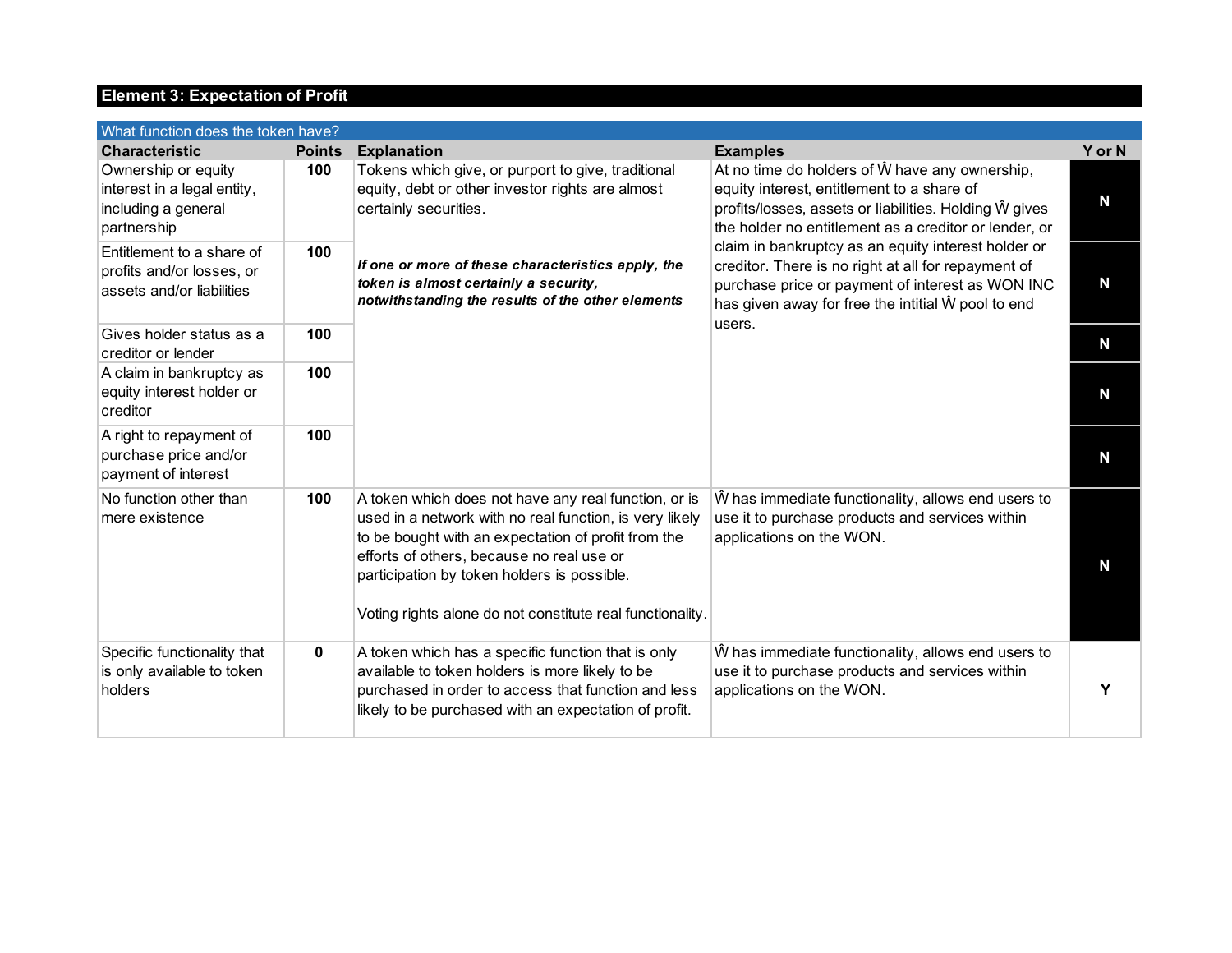| Does the holder rely on manual, off-blockchain action to realize the benefit of the token?                                                 |               |                                                                                                                                                                                                                                                                                                                                                                       |                                                                                                                                                                                                                                                                 |        |  |
|--------------------------------------------------------------------------------------------------------------------------------------------|---------------|-----------------------------------------------------------------------------------------------------------------------------------------------------------------------------------------------------------------------------------------------------------------------------------------------------------------------------------------------------------------------|-----------------------------------------------------------------------------------------------------------------------------------------------------------------------------------------------------------------------------------------------------------------|--------|--|
| <b>Characteristic</b>                                                                                                                      | <b>Points</b> | <b>Explanation</b>                                                                                                                                                                                                                                                                                                                                                    | <b>Examples</b>                                                                                                                                                                                                                                                 | Y or N |  |
| Manual action is required<br>outside of the network<br>(e.g. off-blockchain) in<br>order for the holder to get<br>the benefit of the token | 80            | A token whose value depends on someone taking<br>specific manual action outside of the network means<br>that the token is not functional in and of itself.<br>Instead, the token relies on a level of trust in a third<br>party taking action off-blockchain. This sort of token<br>is more likely to be bought for speculation - i.e. the<br>expectation of profits. | There are no actions required outside the network<br>to obtain benefit of W once users pass their<br>mandatory KYC/AML written in the WOB.                                                                                                                      | N      |  |
| All functionality is inherent<br>in the token and occurs<br>programmatically                                                               | 0             | A token which is built with all the necessary<br>technical permissions means that the token holder<br>does not rely on manual actions of any third party.<br>This means that the buyers are more likely to<br>purchase the token for use rather than with the<br>expectation of profit from the efforts of others.                                                    | W has immediate functionality, allows end users to<br>use it to purchase products and services within<br>applications on the WON. Its functionality is inherent<br>in the coin and will occur programmatically after end<br>users pass their mandatory KYC/AML. |        |  |

| What is the timing of the sale?                  |               |                                                                                                                                                                                                                    |                                                                                                                                                                                                               |        |  |
|--------------------------------------------------|---------------|--------------------------------------------------------------------------------------------------------------------------------------------------------------------------------------------------------------------|---------------------------------------------------------------------------------------------------------------------------------------------------------------------------------------------------------------|--------|--|
| <b>Characteristic</b>                            | <b>Points</b> | <b>Explanation</b>                                                                                                                                                                                                 | <b>Examples</b>                                                                                                                                                                                               | Y or N |  |
| Pre-deployment                                   | 20            | A sale of tokens before any code has been<br>deployed on a blockchain is more likely to result in<br>buyers purchasing for speculative reasons with the<br>expectation of profit, rather than practical use cases. | There will be no pre-deployments/pre-sales of $\hat{W}$ .                                                                                                                                                     |        |  |
| The protocol is operational<br>on a test network | 10            | If the sale occurs after code has been deployed and<br>tested, the token is closer to being able to be used                                                                                                        | There will be no pre-deployments/pre-sales of $\hat{W}$ .                                                                                                                                                     |        |  |
| Live network is operational                      | 0             | If the token is sold once there is an operational<br>network using the token, or immediately before the<br>network goes live, it is more likely to be purchased<br>with the intention of use rather than profit.   | The live network will be operational before any sale,<br>and at the GENESIS event when $\hat{W}$ is distributed for<br>free to end users, all functionality and operational<br>aspects of network will exist. | v      |  |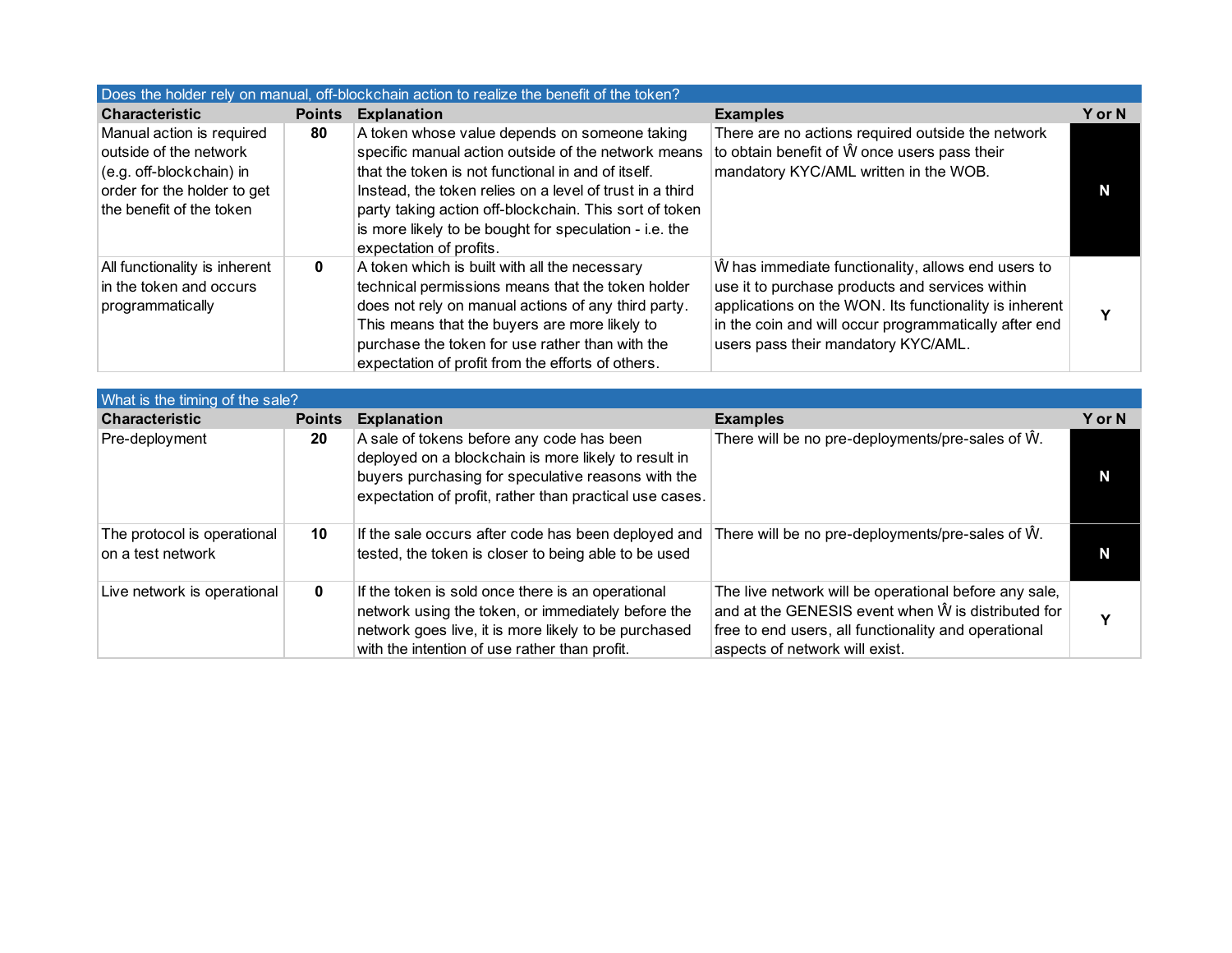| Can the token holders exercise real and significant control via voting?                      |               |                                                                                                                                                                                                                                                                                            |                                                                                                                                                                          |        |  |
|----------------------------------------------------------------------------------------------|---------------|--------------------------------------------------------------------------------------------------------------------------------------------------------------------------------------------------------------------------------------------------------------------------------------------|--------------------------------------------------------------------------------------------------------------------------------------------------------------------------|--------|--|
| <b>Characteristic</b>                                                                        | <b>Points</b> | <b>Explanation</b>                                                                                                                                                                                                                                                                         | <b>Examples</b>                                                                                                                                                          | Y or N |  |
| Token holders as a whole<br>are able to control the<br>development team's<br>access to funds | -20           | If the collective approval of token holders is required<br>in order for the development team to access the<br>funds raised in the crowdsale, then any value<br>realized by the token holders is more closely tied to<br>their own decisions, and less reliant on the efforts of<br>others. | There is no ability for approval/review activity by $\hat{W}$<br>holders. WON INC will dictate when, where and<br>how any further $\hat{W}$ held by WON INC is released. | N      |  |
| Token holders as a whole<br>are able to vote on<br>significant decisions for<br>the protocol | -10           | If the collective approval of token holders is required<br>in order to make significant changes to the protocol,<br>then any value realized by the token holders is more<br>closely tied to their own decisions, and less reliant<br>on the efforts of others.                             | There will be the ability for W holders to vote to<br>accept new KYC/AML third party service providers<br>as the network grows.                                          |        |  |

**Note: Voting rights must be in addition to functionality. A token with voting rights alone and no other real functionality is very likely to satisfy element 3**

| How is the token sale marketed?                                   |               |                                                                                                                                                                                                                                                                                                                                                                                                                                                                               |                                                                                                                                                                                                                                                                                                                                                                                       |        |  |
|-------------------------------------------------------------------|---------------|-------------------------------------------------------------------------------------------------------------------------------------------------------------------------------------------------------------------------------------------------------------------------------------------------------------------------------------------------------------------------------------------------------------------------------------------------------------------------------|---------------------------------------------------------------------------------------------------------------------------------------------------------------------------------------------------------------------------------------------------------------------------------------------------------------------------------------------------------------------------------------|--------|--|
| <b>Characteristic</b>                                             | <b>Points</b> | <b>Explanation</b>                                                                                                                                                                                                                                                                                                                                                                                                                                                            | <b>Examples</b>                                                                                                                                                                                                                                                                                                                                                                       | Y or N |  |
| Marketed as an 'Initial<br>Coin Offering' or similar              | 50            | It is not possible to prevent some buyers from<br>buying a token purely for speculation. However,<br>marketing the token as an investment leads buyers<br>to believe they can profit from holding or trading the<br>token, rather than from using the token in the<br>network.<br>Using terms like 'Initial Coin Offering' or 'ICO', and<br>investment-related language like 'returns' and<br>'profits' encourages buyers to buy a token for<br>speculation, rather than use. | At no time will W be marketed as an investment.<br>These are coins that can be utilized within<br>applications worldwide for services and/or products.<br>The focus is on mass market usability, not<br>speculative or investment vehicles.                                                                                                                                           | N      |  |
| Marketed as a Token Sale                                          | $\bf{0}$      | Marketed as a sale of tokens which give the right to<br>access and use the network                                                                                                                                                                                                                                                                                                                                                                                            | Having $\hat{W}$ will allow the end user to use $\hat{W}$ to<br>purchase services and/or products within the WON.                                                                                                                                                                                                                                                                     | Υ      |  |
| There is no economic<br>return possible from using<br>the network | $-100$        | If there is genuinely no economic return possible for<br>the token holders, then there is unlikely to be a<br>common enterprise. This will be rare.                                                                                                                                                                                                                                                                                                                           | There is the possibility that W holders sell/trade<br>their Ŵ to other users if they desire on the WOX. It<br>is possible that there could be economic return if<br>they sold or traded at a value higher than which<br>they acquired the W. However, WON INC is<br>incentivizing developers to make great applications<br>so that W users will spend the W in those<br>applications. | N      |  |